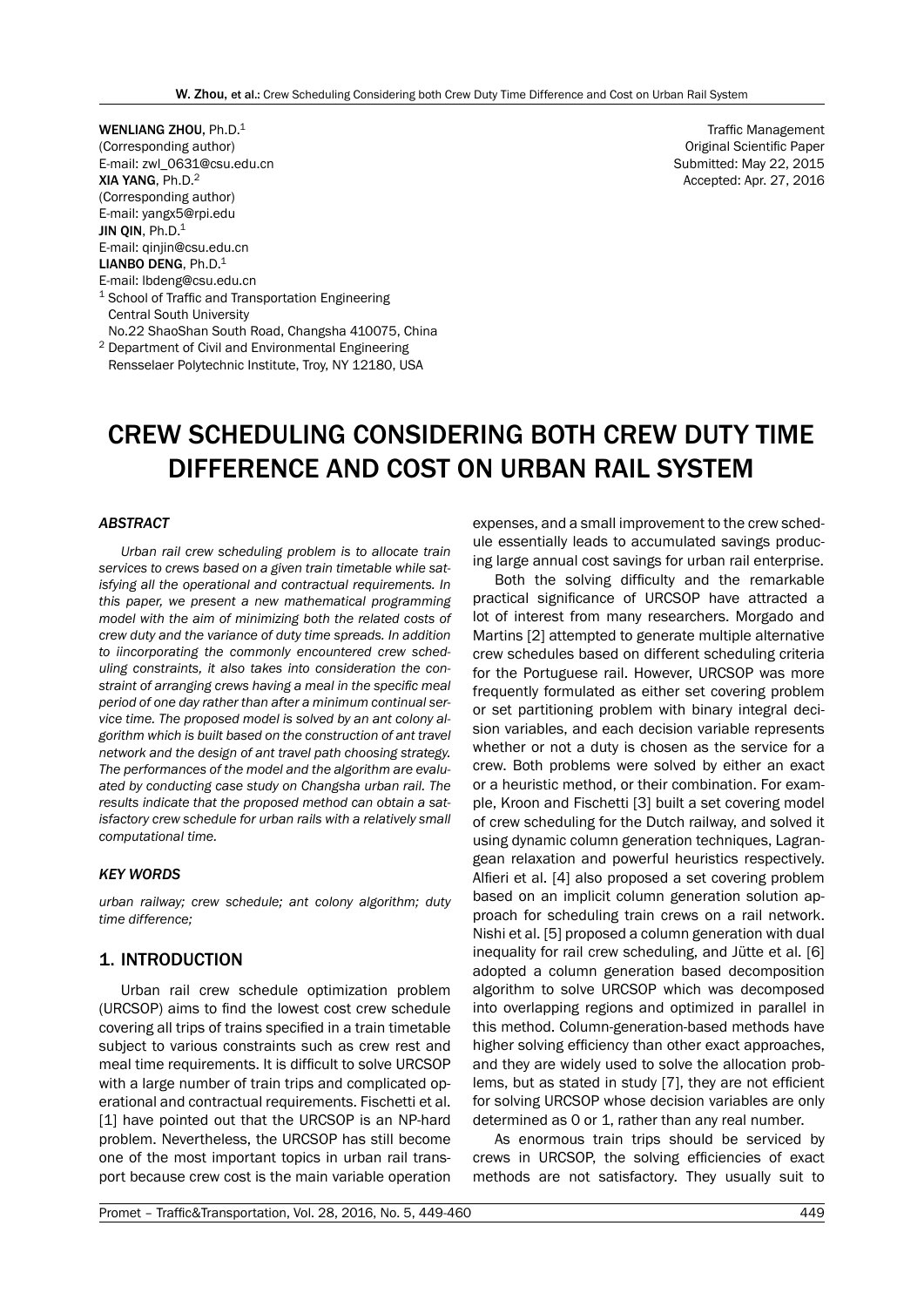handle small to medium size problems. Therefore, some researchers tried to apply other types of approaches to solve the large-scale real-word URCSOP with a large number of train trips and many types of constraints. For instance, Freling et al. [8] tried to use a decision support system to solve rail and airline crew planning problems. Vaidyanathan et al. [9] proposed a network flow-based approach to solve the URCSOP, in which crew duties satisfied the first-in-first-out rule on the network. And Jütte and Thonemann [10] proposed a graph partitioning strategy for the large-scale crew scheduling problems.

In addition, meta-heuristics has nowadays become a popular method because of its good performance in solving the complicated, large-scale real-world problems although they usually only find the near-optimal solutions. Regarding their application in crew scheduling problems, Emden-Weinert et al. [11] used a simulated annealing approach to solve the airline crew scheduling problem, and Dias et al. [12] proposed a genetic algorithm for bus driver scheduling problem. Moreover, Elizondo et al. [13] presented a constructive hybrid method to address the URCSOP, and provided better results with regard to idle time than both the hybrid and greedy methods. Hanafi and Kozan [14] applied a hybrid constructive heuristic with the simulated annealing search algorithm to solve the rail crew scheduling problem.

Ant colony optimization (ACO) algorithm proved by Dorigo [15, 16] to have higher efficiency in solving combinatorial optimization problems. Comparing with other heuristic methods, it has some nice features such as parallel computing, high robustness and simplicity of operation. However, very few works in literature applied the ACO algorithm to solve the crew scheduling problems. The aim of this paper is to apply an ACO algorithm to solve the URCSOP considering both crew cost and duty time difference. Compared with the existing studies, our research has the following three main improvements.

- 1) Aim to minimize not only the related costs of crew duties, but also the variance of duty time spreads, which contributes to make crews of different duties have nearly equal service time, and improves the equity of crew service.
- 2) Consider the requirement of crews being arranged to have a meal in the specific meal periods of one day rather than after a minimum continuous service time. Obviously, the former is more in accordance with the crews' healthy eating habits.
- 3) Design an ACO algorithm to solve our proposed model for obtaining a higher solving efficiency based on the construction of ant travel network with the aim of minimizing the number of directed arcs, and the design of a strategy of ant choosing travel path.

The rest of this paper is organized as follows. First, a brief description of URCSOP is presented, and then the costs related to crew duty are analysed in Section 2. Next, URCSOP is modelled as a set partitioning problem minimizing both crew costs and duty time differences in Section 3. After that, a solving algorithm based on the ACO algorithm is given in Section 4. Computational results of the Changsha urban railway on this proposed approach are introduced in Section 5. Finally, the conclusion and recommendations for further studies are provided in Section 6.

# 2. PROBLEM DESCRIPTION AND CREW DUTY COST ANALYSIS

The urban rail consists of a set of crew home stations, a set of meal stations, a set of rest stations and a set of transition stations, which are denoted by *Sh*, *Sm*, *Sr* and *St* respectively. Each crew has to start and end their duty at a home station, have a meal at a meal station, and have a rest at a rest station. Moreover, each crew is only allowed to switch to another train for continuing their duty at a transition station after they complete the current duty for one train. Generally, a station can simultaneously belong to multiple different types of stations. For example, generally a meal or rest station is also a transition station. As crews are only allowed to start and end their duties or change their service trains at the above four types of stations, we uniformly call them duty-division stations for description purposes in this paper.

The whole trip of each train predetermined by the train timetable must be serviced by either a group of crews or multiple groups of crews. A train trip can be divided into a sequence of trip segments by the duty-division stations, and each trip segment can be serviced by different groups of crews. As illustrated in *Figure 1* in which seven types of lines are used to display trips of different trains, the whole trip of the train represented by dotted lines is divided into two trip segments numbered 2 and 3 by the meal station. Each train trip segment has to correspond to a crew duty segment which is the basic composition unit of crew duty and can be viewed as crew minimum continuous service unit. Therefore, crews only start and stop or change their duties at both ends of each duty segment.

Generally, the URCSOP is to specify the service sequence of train trip segments to form a duty for each group of crews with the aim of minimizing the related costs of crew duty while satisfying urban rail operational and contractual requirements. The set of train trip segments is denoted by *P*. For trip segment *p*, its corresponding train is denoted by *h*(*p*), its starting and ending times are expressed by  $t_s(p)$ ,  $t_t(p)$ , respectively, and its starting and ending stations are denoted by  $s_{s}(p)$ ,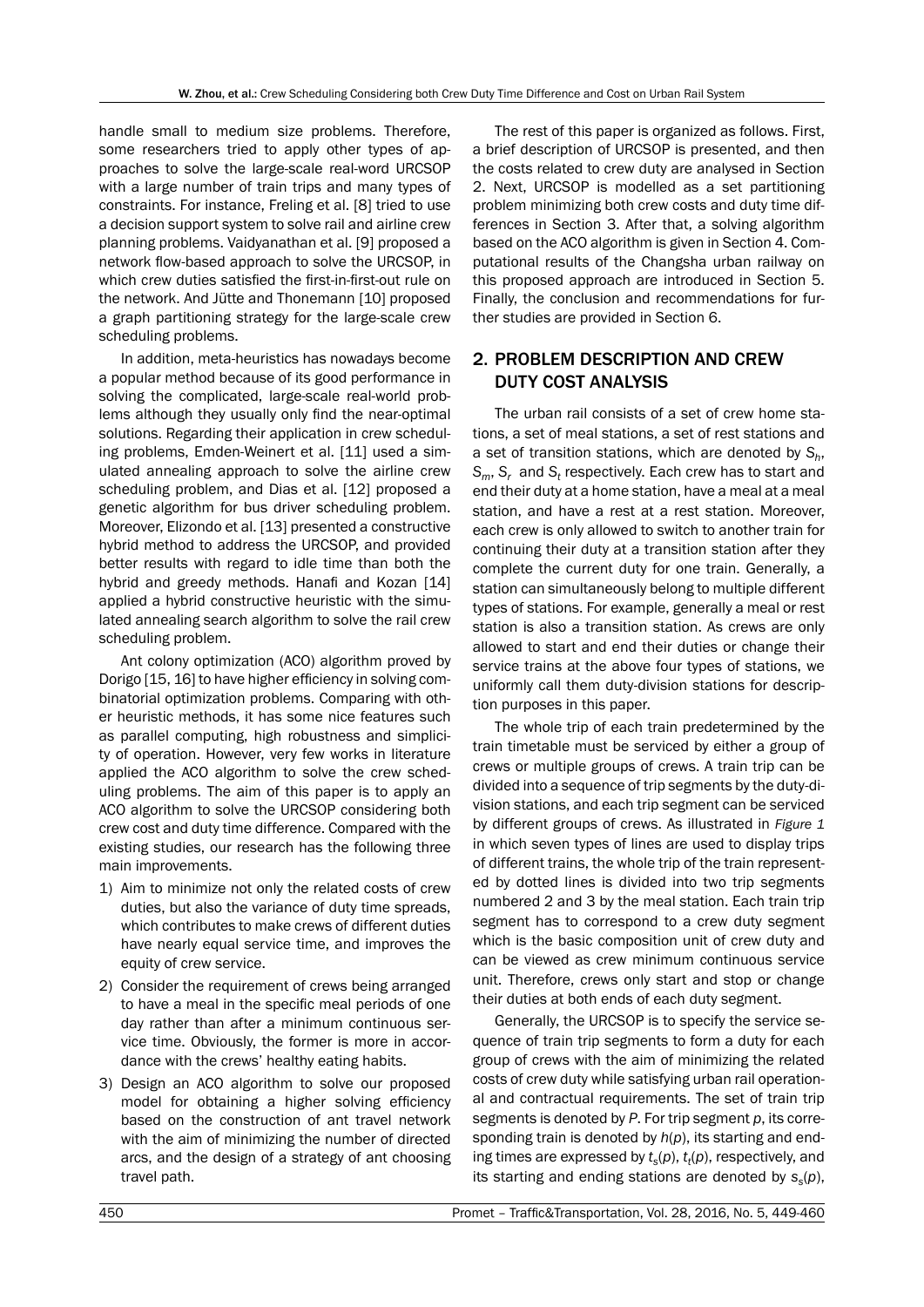

*Figure 1 – An example of the division of train trip*

*st* (*p*), respectively. Define *N* as the number of crew duties, and for the *i*-th crew duty, denote *Pi* as its service sequence of train trip segments, and  $\kappa_{\scriptscriptstyle I}$  as the number of trip segments in sequence *Pi* . The crew schedule is defined as *Ω*={*Pi* |i=1,2,…,*N*}.

For guaranteeing crew service safety and high-efficiency, a crew is required to have a rest when their total continuous service time reaches its lower limit, and must finish the rest before reaching its upper limit. For example, a crew signs on at 8:00 AM and the lower and upper limits of their continuous service time are 3 hours and 4 hours, respectively, and then they have to have a rest at the earliest time of 11:00 AM and at the latest time of 12:00 AM. Crew lower and upper limits of continuous service times are denoted by  $\tau_{\min}^s$ ,  $\tau_{\max}^s$ , respectively. Moreover, if crew duty enters a specified meal period, then crew should be arranged to have a meal in that meal period. For instance, a crew signs on at 8:00 AM and signs off at 3:00 PM, and crew lunch period ranges from 11:30 AM to 1:00 PM, then they must be arranged to have a lunch during this lunch period. Suppose that crew breakfast period is from  $\mathbf{f}_b^{\text{s}}$  to time  $\mathbf{f}_b^{\text{t}}$ , lunch period is from time...  $\mathbf{f}_l^{\text{s}}$  to  $t_l^t$ , and dinner period is from time  $t_d^s$  to time  $t_d^t$  . In addition, crew time lengths for meal and rest are also restricted to be between their minimum and maximum values. Denote  $\tau_{\min}^m$  and  $\tau_{\max}^m$  as crew minimum and maximum time lengths, respectively for having a meal, and  $\tau_{\min}^r$ ,  $\tau_{\max}^r$  as these for having a rest. It should be noticed that crew minimum time lengths for meal and rest cover the necessary time for transiting a new service train after having a rest and having a meal.

As illustrated in *Figure 2*, there are four crew duties displayed with different colour lines. Regarding the duty shown with blue colour lines, crews sign on at 7:15 AM and sign off at 8:45 AM, and have service four trip segments. The first one is from home station 3 at 7:15 AM to the meal station (home station 2) at 7:30 AM, and then they have a meal there, and after that transit to another train for continuing duty service. When they come back to home station 3 which is also a transition station, they transit to another train again and finally finish their duty at home station 1 at 8:45 AM. It should be noticed that the duty parts from home station 3 to home station 1 cover two trip segments, which are just serviced by the same group of crews.

Generally, crew service work in one day is divided into three shifts, i.e., morning shift, day shift and night shift in the urban rail. The earliest and latest times of morning shift are denoted by  $T_m^e$ ,  $T_m^l$ , respectively, these of day shift are separately expressed by  $T_d^e$ ,  $T_d$ , and these of night shift are described with  $T_n^e$ ,  $T_n^l$ , respectively. A crew duty in the morning shift should sign on after this shift's earliest time  $\overline{I}_m^e$  and sign off before its latest time  $T_m^l$ . This requirement is also adopted in day and night shifts.

A crew schedule should reduce the number of crew duties as far as possible because each duty corresponds to a large number of costs, and the more duties the crew schedule contains, the more costs the enterprise has to undertake.

The costs related to crew duty mainly consist of the following three parts.

#### 1) Duty basic cost

Duty basic cost includes the fixed payment of crews and the expense related to the consumption of some required materials for crew duty organization. It is not affected by the time spread and transition count of duty etc., and thus it is set as a fixed value. Denote  $c_0$  as the basic cost for a crew duty, and then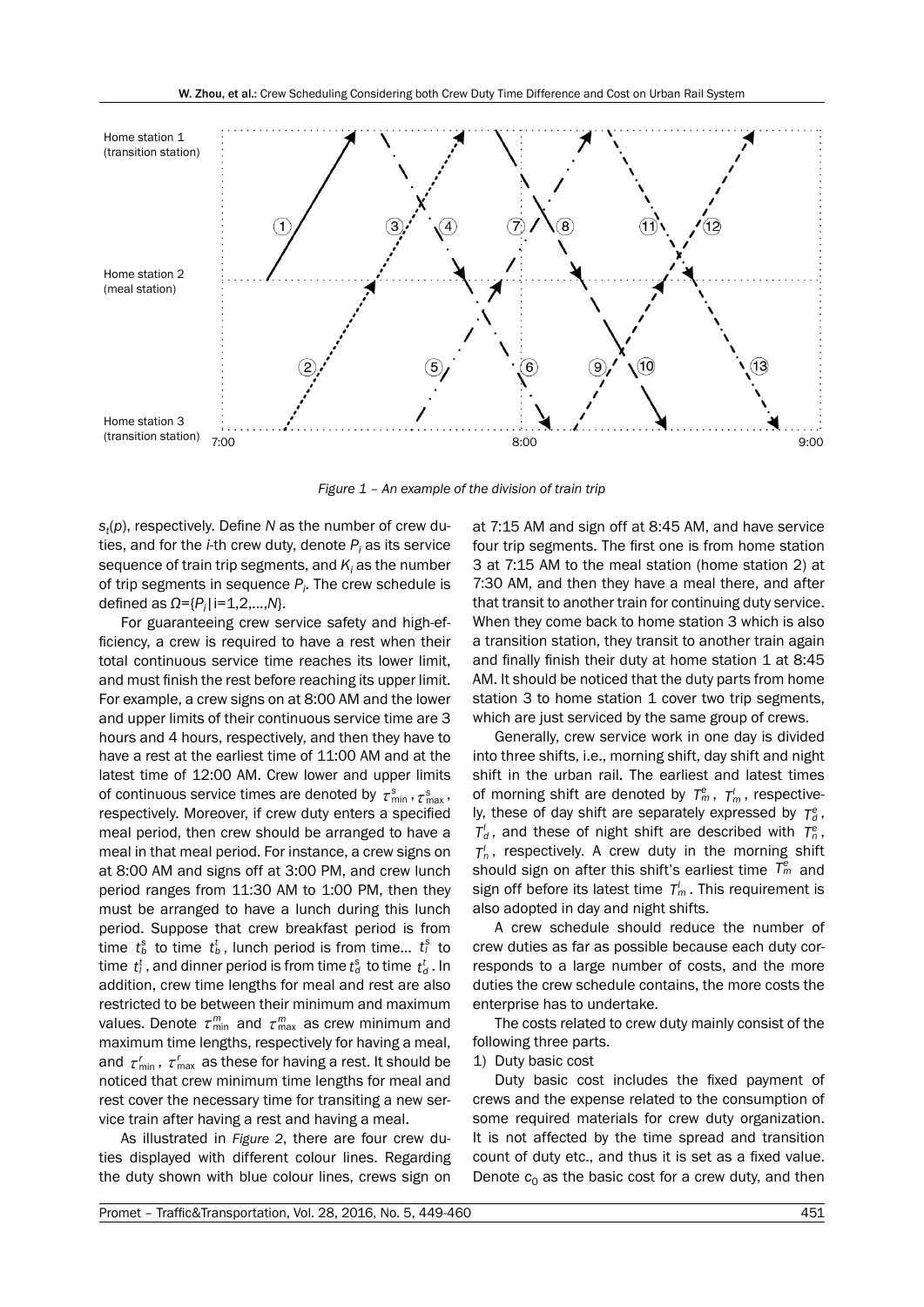

*Figure 2 – An example of crew duties in the morning shift*

the total basic costs  $C_0$  of crew schedule can be given by

$$
C_0 = N \cdot c_0 \tag{1}
$$

## 2) Duty spread time

Duty time spread is the time elapsed from the crew sign-on to the crew sign-off in a crew duty. It covers crew service time, rest time, meal time and transition time, in which the latter three parts usually should be compressed for improving the duty efficiency. For the *i*-th crew duty, its time spread  $c_s^i$  is calculated by

$$
c_s^i = t_t(\rho_i^{K_i}) - t_s(\rho_i^1) \tag{2}
$$

where  $p_i^k$  ( $k=1,2,...,K_i$ ) represents the *k*-th trip segment in sequence *Pi* .

Then the total duty time spread  $C_s$  of crew schedule can be given by

$$
C_{\rm s} = \sum_{i=1}^{N} c_{\rm s}^i \tag{3}
$$

3) Transition additional cost

Duty transition among trains not only leads to the increase of duty spread time, but also brings more inconvenience to crews. Therefore, an additional cost with regard to transition is defined to measure crew inconvenience brought by duty transition. Denote  $c_a$  as the additional cost per transition, and then the transition additional costs *ca <sup>i</sup>* of the *i*-th crew duty is given by

$$
c_a^i = M_i \cdot c_a \tag{4}
$$

And the total transition additional cost  $C_a$  of crew schedule is calculated by

$$
C_a = \sum_{i=1}^{N} c_a^i \tag{5}
$$

where *Mi* is the number of transitions in the *i*-th crew duty. Note that transitions caused by having a rest and meal should be excluded as they are necessary.

# 3. OPTIMIZATION MODEL

The URCSOP is more frequently modelled as either set partitioning problem or set covering problem. Please see for example Kroon and Fischetti [3], Alfieri et al. [4], Freling et al. [8] and Hanafi et al. [14]. Their main difference is that each trip segment is covered exactly by only one duty in the former while the latter allows it to be included into more than one duty. In other words, the set covering problem allows crews to take a trip to another station for starting their duties. Considering this case will lead to more duty time spread and reduce crew service efficiency, this paper also models the URCSOP as the set partitioning problem.

Before detailing the model, we first introduce some assumptions as follows.

- 1) Crews must continue their duties at the stations where they pause their duties because they finish servicing a train trip segment, or have a rest or meal there. That is, they are not allowed to travel to another station for continuing their duties when they pause their duties at a station.
- 2) All rest (meal) stations have enough supporting facilities to simultaneously satisfy the rest (meal) requirement of crews staying there at the same time.

#### 3.1 Optimization objectives

Minimizing crew total duty cost is usually taken as the objective for optimizing crew schedule in most of the existing literature such as Freling et al. [8]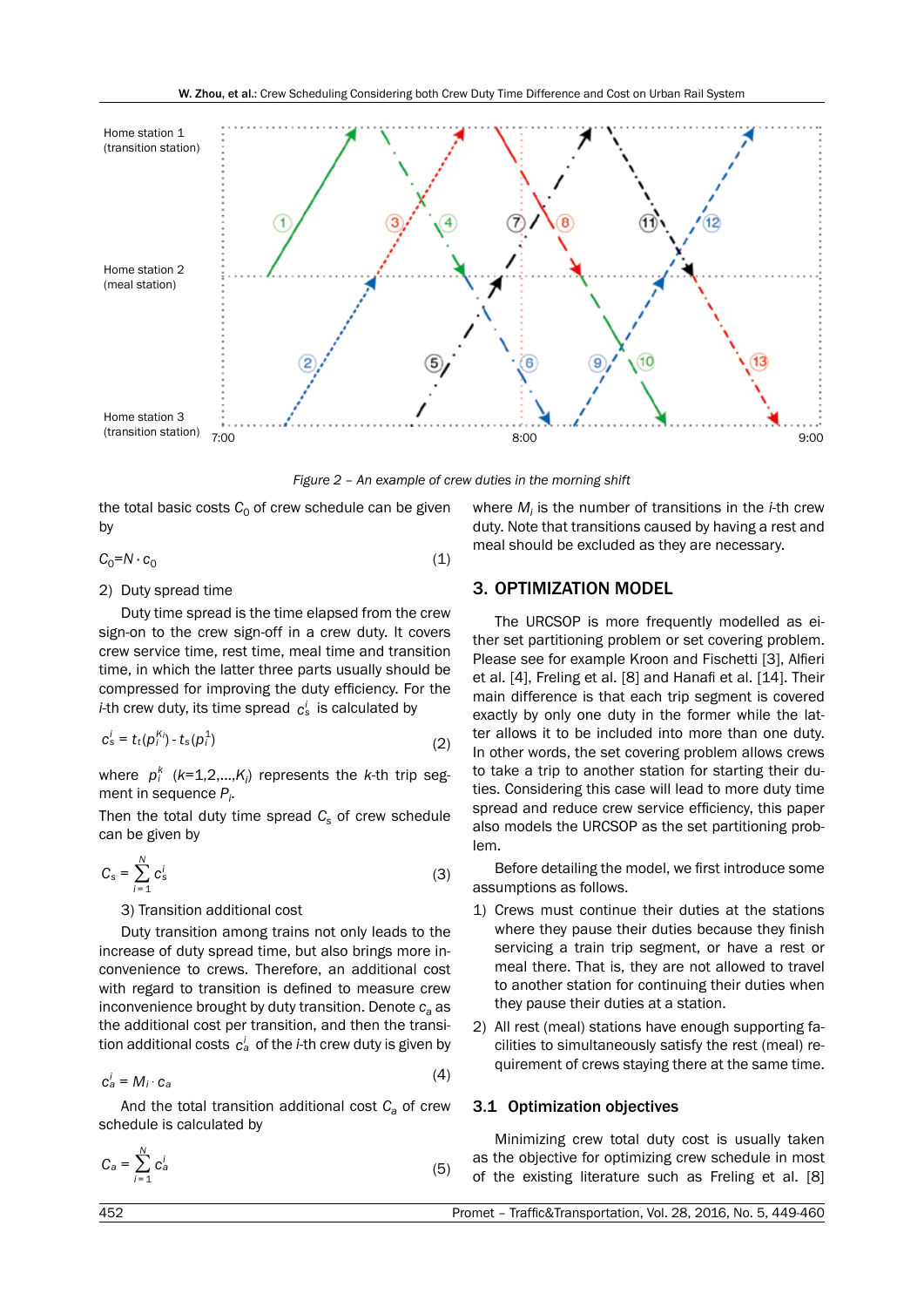(7)

and Hanafi et al. [14]. This paper also takes it as one optimization objective, namely,

$$
\min C = C_0 + \rho \cdot C_s + C_a \tag{6}
$$

where *ρ* is the average time value of crews.

Furthermore, in order to make crew duties in the same shift to have nearly equal time spread for improving the equity of crew service work, another optimization objective of crew schedule is to minimize the variance *D* of duty time spreads. That is,

$$
\begin{aligned}\n\min D &= D_m + D_d + D_n \\
&= \frac{1}{N_m} \sum_{i=1}^{N_m} \left( c_s^i - \frac{1}{N_m} \sum_{i=1}^{N_m} c_s^i \right)^2 + \\
&+ \frac{1}{N_d} \sum_{i=1}^{N_d} \left( c_s^i - \frac{1}{N_d} \sum_{i=1}^{N_d} c_s^i \right)^2 + \n\end{aligned}
$$

$$
+\frac{1}{N_n}\sum_{i=1}^{N_n}\left(c_s^i - \frac{1}{N_n}\sum_{i=1}^{N_n} c_s^i\right)^2
$$
  
where  $D_m$ ,  $D_d$  and  $D_n$  are the variances of duty time  
spreads in the morning shift, day shift and night shift,  
respectively, and  $N_m$ ,  $N_d$  and  $N_n$  are separately the  
numbers of crew duties in these three shifts.

In summary, the objective function can be expressed as the weighted summation of crew duty costs and the variances of duty time spreads in the three shifts. That is

$$
\min Z = C + \alpha \cdot D \tag{8}
$$

where  $\alpha$  is the weight of duty costs compared to the variance of duty time spreads.

#### 3.2 Analysis of constraints

Firstly, each train trip segment should be allocated into exactly one duty for making it serviced by a group of crews, namely,

$$
\sum_{i=1}^{N} \delta_p^i = 1, \quad \forall p \in P
$$
 (9)

where  $\delta^i_p$  is a 0-1 binary variable used to indicate whether or not trip segment *p* belongs to the *i*-th duty. If it is included in the *i*-th crew duty, then  $\delta_p^i = 1$ ; otherwise,  $\delta^i_n = 0$ .

Each crew duty must start and end at the same or two different home stations, so both the starting station of the first trip segment and the ending station of the last one in a duty should be the home station. That is,

$$
s_s(p_i^1) \in S_h, \quad i = 1, 2, ..., N \tag{10}
$$

$$
s_t(p_i^{K_i}) \in S_h, \quad i = 1, 2, ..., N \tag{11}
$$

As crews are not allowed to travel to another station for continuing to service the next trip segment after serving one trip segment, the ending station of a trip segment is just the starting station of its next trip segment in a duty, namely,

$$
s_t(p_i^k) = s_s(p_i^{k+1}),
$$
  
\n
$$
k = 1, 2, ..., K_i - 1; i = 1, 2, ..., N
$$
\n(12)

Crews have to have a meal at the meal station and have a rest at the rest station once they satisfy the time requirement of meal and rest. Denote  $\varepsilon_i^k$  as a 0-1 binary variable indicating whether or not crews of the *i*-th duty have a meal after servicing the *k*-th trip segment. If yes, then its value is set as 1; otherwise, its value is 0. Similarly, the 0-1 binary variable  $\sigma_i^k$  is defined to express whether or not crews of the *i*-th duty have a rest after servicing the *k*-th trip segment. If yes, then  $\sigma_i^k = 1$ ; otherwise,  $\sigma_i^k = 0$ . Based on these, the constraints related to stations for meal and rest are given by

$$
s_t(p_i^k) \in S_m,
$$
  
\n
$$
k \mid (k = 1, 2, ..., K_i - 1; \varepsilon_i^k = 1); i = 1, 2, ..., N
$$
\n(13)

$$
s_t(p_i^k) \in S_r,
$$
  
\n
$$
k \mid (k = 1, 2, ..., K_i - 1; \sigma_i^k = 1); i = 1, 2, ..., N
$$
\n(14)

Obviously, if a crew has a meal and rest at the same station, then it should satisfy

$$
s_t(p_i^k) \in S_m \cap S_r,
$$
  
\n
$$
k \mid (k = 1, 2, ..., K_i - 1; \varepsilon_i^k = 1; \sigma_i^k = 1);
$$
  
\n
$$
i = 1, 2, ..., N
$$
\n(15)

Moreover, each duty no matter which shift it belongs to should be located in the time range of its corresponding shift. For example, a duty in the morning shift has to be located in the time period of the morning shift. Thus, its starting and ending times should satisfy

$$
T_m^{\rm e} \le t_s(p_i^1) < t_t(p_i^{K_i}) \le T_m^1, \quad i = 1, 2, \dots, N_m \tag{16}
$$

And for the duty in the day shift and night shift, this constraint also has to be satisfied. That is,

$$
T_d^e \le t_s(p_i^1) < t_t(p_i^{K_i}) \le T_d^i, \quad i = 1, 2, ..., N_d \tag{17}
$$

$$
T_n^e \le t_s(p_i^1) < t_t(p_i^{K_i}) \le T_n^i, \quad i = 1, 2, ..., N_n \tag{18}
$$

In addition, most studies related to rail crew scheduling such as Alfieri [4] and Hanafi [14] arranged crews to have a meal after the completion of a few continuous service hours relative to the start of their duties. However, considering that crews usually have the same regular time periods for meals, for instance, the breakfast time is generally from 7:30 AM to 8:30 AM, our research requires that crew meal times must be arranged in the corresponding meal period. Thus, crew meal starting time meets

$$
t_b^s \le t_t(p_i^k) \le t_b^t, \n k \mid (k = 1, 2, ..., K_i - 1; \varepsilon_i^k = 1); i = 1, 2, ..., N_m
$$
\n(19)

$$
t_i^s \le t_t(\rho_i^k) \le t_i^t, k \mid (k = 1, 2, ..., K_i - 1; \varepsilon_i^k = 1); i = 1, 2, ..., N_d
$$
 (20)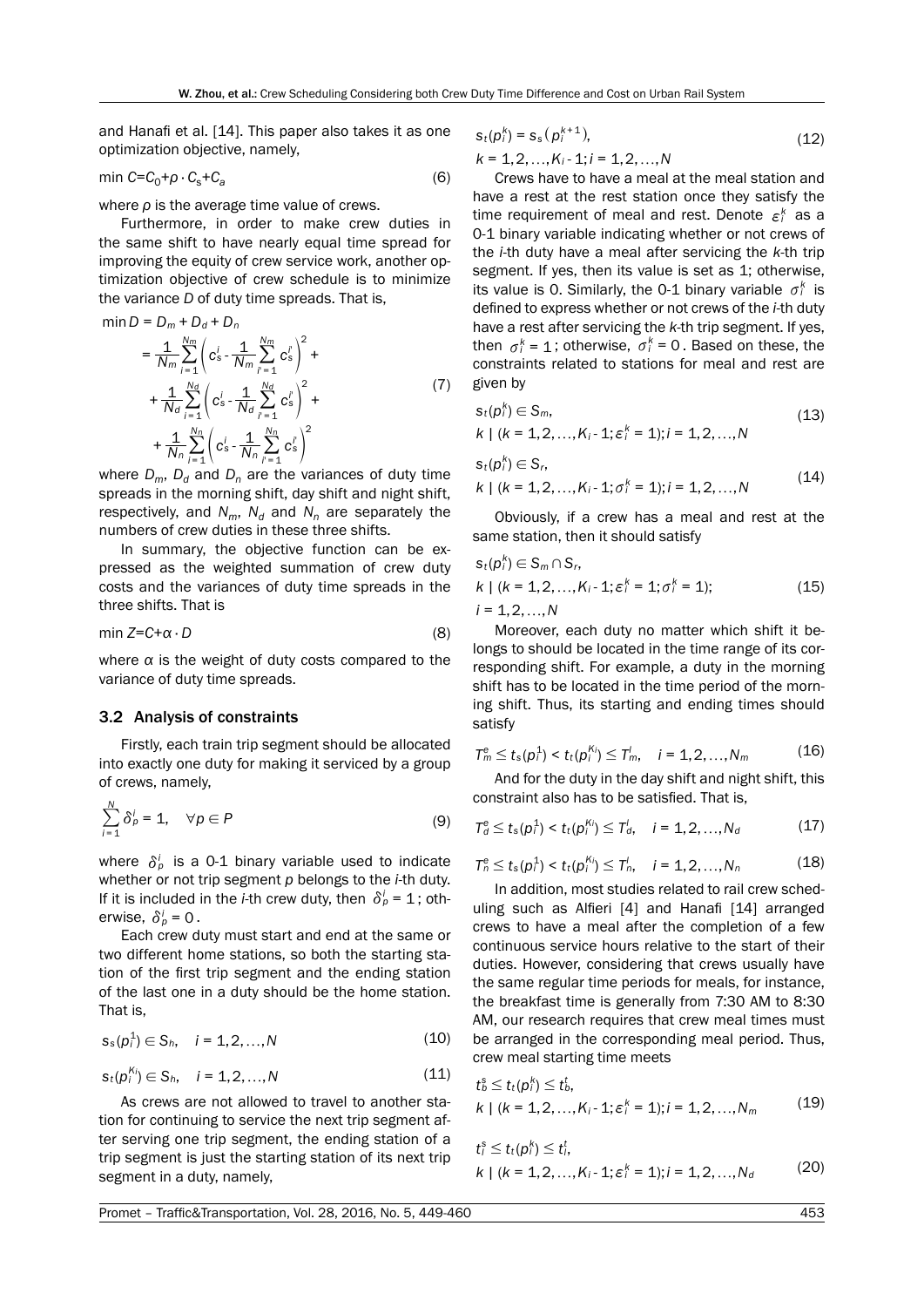$$
t_d^s \le t_t(p_i^k) \le t_d^t,
$$
  
\n
$$
k \mid (k = 1, 2, ..., K_i - 1; \varepsilon_i^k = 1); i = 1, 2, ..., N_n
$$
 (21)

Regarding the crew rest, its starting time must be after the minimum of continuous duty service time and before its maximum value. That is

$$
\tau_{\min}^s \le t_t(p_i^k) - t_s(p_i^1) \le \tau_{\max}^s,k \mid (k = 1, 2, ..., K_i - 1; \sigma_i^k = 1); i = 1, 2, ..., N
$$
\n(22)

Finally, the interval from the end time of one trip segment to the start time of its next trip segment in a duty should be sufficient for crews to finish the corresponding task during it, such as having meal, having rest or transition. That is

$$
t_{s}(p_{i}^{k+1}) - t_{t}(p_{i}^{k}) \begin{cases} \in [\tau_{\min}^{m}, \tau_{\max}^{m}] \text{ if } \epsilon_{i}^{k} = 1 \\ \in [\tau_{\min}, \tau_{\max}] \text{ if } \sigma_{i}^{k} = 1 \\ \geq \omega \quad \text{ if } h(p_{i}^{k}) \neq h(p_{i}^{k+1}) \\ = 0 \quad \text{ if } h(p_{i}^{k}) = h(p_{i}^{k+1}) \\ k = 1, 2, ..., K_{i} - 1; i = 1, 2, ..., N \end{cases} \tag{23}
$$

where *ω* is the minimum transition time between two neighbouring trip segments in a duty.

Based on the above analysis, the optimization model of urban rail crew scheduling consists of the objective function 8 and all constraints of *9* through 14 and 16 through 23. Due to the great number of decision variables and constraints of the proposed model, it is difficult to solve this model using exact methods, especially for large-sized urban rail network. Hence, we propose a heuristic algorithm based on the ACO algorithm for solving the problem in the next section.

# 4. ACO-BASED OPTIMIZATION ALGORITHM

The ACO algorithm proposed by Dorigo inspired by ant colony behaviours is a distributed intelligent simulation algorithm. Its main idea is to simulate the mutual cooperation of ants relying on the pheromone of path which makes ants originally distributed on multiple paths gradually gather on the shortest path with a higher density of pheromone. As to its advantages such as parallel computing, high robustness and simple operation in solving combinatorial optimization problems, this section applies it to optimize the sequence of train trip segments which corresponds to ant travel path, and then a crew schedule can be determined based on the sequence of train trip segments.

## 4.1 The construction of ant travel network

Ant travel network consists of a set of nodes including a virtual node and many non-virtual nodes and a set of directed arcs. The virtual node is not only the travel origin of all ants, but also their travel destination. Each non-virtual node corresponds to a trip segment, and is characterized by the train, start time, end time, start station and end station determined in its corresponding trip segment. For reducing the difference of duty time spreads and improving the solving efficiency of the algorithm, the nodes whose start times are located in the latter half of the shift period are not allowed to be the origin of a duty, and the nodes whose start times are located in the first half of the shift period are also forbidden to be duty destination.

Two nodes are linked by a directed arc only when they satisfy some specific requirements. For example, two nodes whose trains are the same and of which the former's end station is the latter's start station should be connected by a directed arc. Specifically, directed arcs are constructed as follows:

- 1) For virtual node  $u_0$ , it is connected by directed arcs to the non-virtual nodes which satisfy that: i) their start stations are crew's home station, which ensures all possible duties start from a home station; and ii) their start times are in the first half of the shift period.
- 2) For non-virtual node *u*, its corresponding train trip segment is denoted by *p*(*u*), and then it is linked to node *v* which has to satisfy at least one following requirement.

a) Its train is the same as that of node *u*, namely,  $h(p(v)) = h(p(u))$ , and its start station is also the end station of node *u*, that is,  $s_s(p(v)) = s_t(p(u))$ .

b) Its train is different from that of node *u*, namely,  $h(p(v)) \neq h(p(u))$ , but its start station is the end station of node *u*, that is,  $s_s(p(v)) = s_t(p(u))$ . And if its start station is a transition station, then its start time and the end time of node *u* have to satisfy the requirement of minimum transition time, namely, *ts*(*p*(*v*))-*tt* (*p*(*u*))≥*ω*; else, if it is a meal station, then they need to meet the requirements of meal time, that is  $t_m^s \le t_t(p(u)) \le t_m^t$  and  $t_s(p(v)) - t_t(p(u)) \in [\tau^m_{min}, \tau^m_{max}]$ ; else, if it is a rest station, then they should satisfy the requirement of minimum rest time, namely,  $t_s(p(v))$  -  $t_t(p(u)) \in [\tau'_{\min}, \tau'_{\max}]$ .

Moreover, if a non-virtual node *u* whose start time is in the latter half of one shift's period and end station is a home station, it can still be connected to nodes satisfying that: i) their start stations are the home station, and ii) their start times are within period's first half of either the same shift with node *u* or its next shift. For instance, the day shift follows the morning shift, and the night shift follows the day shift.

In addition, for non-virtual node u whose start time is in the latter half of the shift period and end station is a home station, it still has to be connected to the virtual node.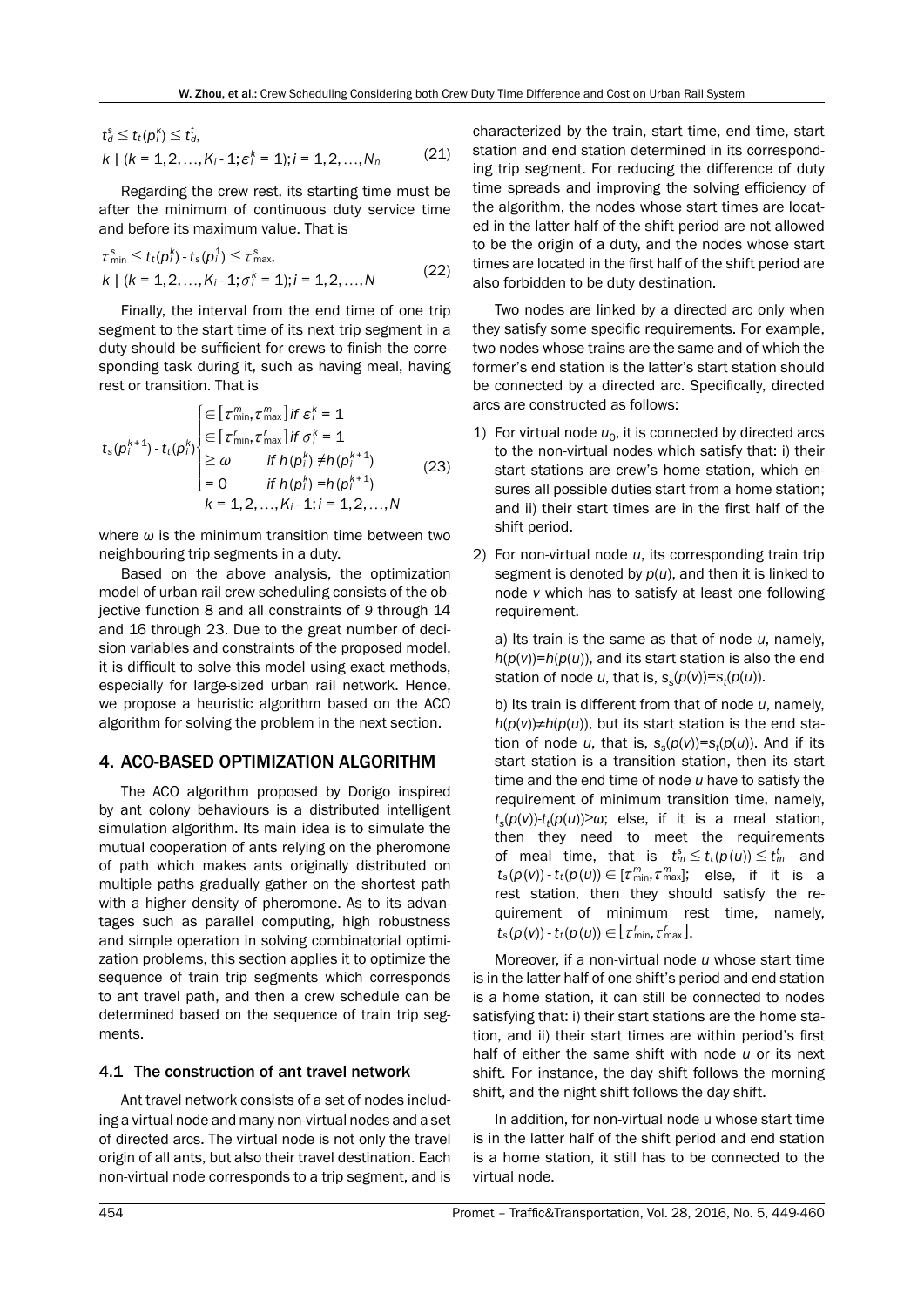

*Figure 3 – A sample of crew schedule*



*Figure 4 – The travel network of ants corresponding to the sample crew schedule*

A sample train schedule and its corresponding travel network for ants are given in *Figure 3* and *Figure 4*, respectively. *Figure 3* shows a crew schedule consisting of 13 train trip segments, and the start times of segments 1 through 8 are located in the first half of the morning shift period, while the others are in the latter half. The trip segments shown with the same colour and type lines, e.g. segments 1, 4 and 10, constitute a crew duty. Crews can have breakfast during the period from 7:30 AM to 8:50 AM. The corresponding ant travel network of this crew schedule shown in *Figure 4* has fourteen nodes of which the node numbered 0 is the virtual node and the other nodes numbered 1 through 13 correspond to the trip segments, respectively. As the interval from node 4 to node 7 is not enough for a crew to have breakfast, node 4 is not connected to node 7, and it is also not linked to nodes 12 and 13 because their duration times exceed the maximum of breakfast time. Thus, it is only connected to nodes 6 and 10.

# 4.2 Ant choosing strategy of travel path

Firstly, all ants start their trip from the virtual node *u0*. For ant *a*, when it arrives at node *u*, its next travel node is determined as follows:

- 1) If node *u* is the virtual node and its travel node set denoted by *La* contains all non-virtual nodes, then it finishes its travel and stops.
- 2) If its travel node set *La* contains all non-virtual nodes, but node *u* is not the virtual node, then it chooses the virtual node as its final travel node.
- 3) If its travel node set *La* does not contain all non-virtual nodes, it chooses node *v* from the connected node set *Uu* of node *u* as its next travel node based on the following choosing probability

$$
\rho_{au}^{v} = \begin{cases}\n0 & (\epsilon_{uv})^{\beta} (\eta_{uv})^{\gamma} \\
\overline{\sum_{\overline{v} \in L_a, \overline{v} \in U_u} (\epsilon_{u\overline{v}})^{\beta} \sum_{\overline{v} \in L_a, \overline{v} \in U_u} (\eta_{u\overline{v}})^{\gamma}} & (24) \\
v \in L_a \text{ or } v \notin U_u & \\
v \notin L_a \text{ or } v \in U_u\n\end{cases}
$$

Promet – Traffic&Transportation, Vol. 28, 2016, No. 5, 449-460 455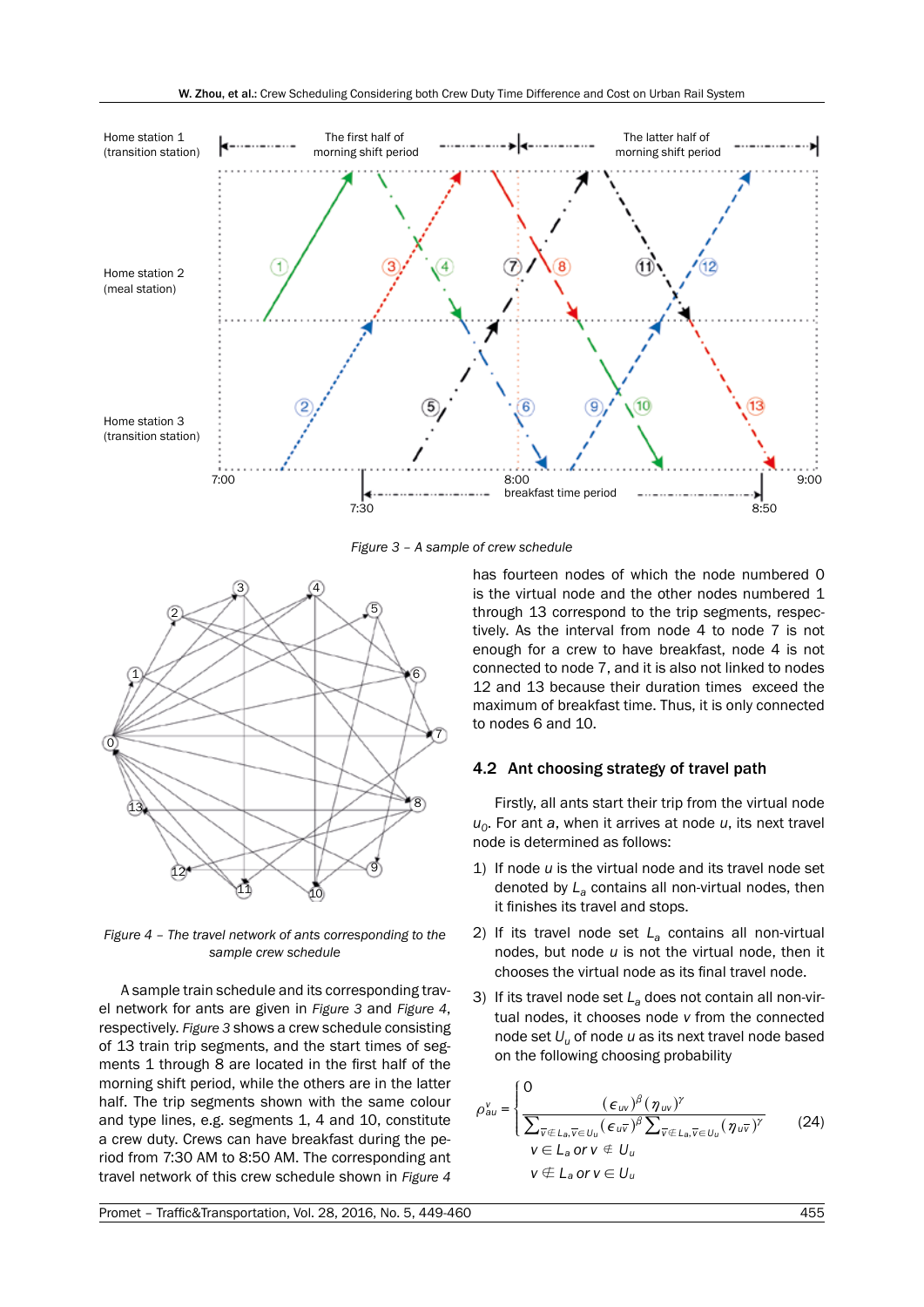*where*  $\rho_{\textit{au}}^{\textit{v}}$  *is the probability of ant <i>a* choosing node *ν* as its next travel node when it is at node *u*, *εuν* is the accumulated amount of pheromone on directed arc  $(u, v)$ ,  $\eta_{uv}$  is the quantity of heuristic information on directed arc (*u,ν*), and *β,γ* are two parameters controlling the weights of pheromone and heuristic information, respectively on the choosing probability of the node.

The pheromones on directed arcs represent ant search experience during the process in the past, and its accumulated amount partly influences the choosing probability of this arc. The more pheromone one arc has, the greater chosen probability it has. The pheromones on directed arcs are initialized as

$$
\epsilon_{uv}(0) = \begin{cases} \frac{1}{|A|}(u,v) \in A \\ 0 \quad (u,v) \notin A \end{cases}
$$
 (25)

where |*A*| is the number of directed arcs in set *A*.

After all ants finish their travel during iteration *n*, arc pheromones have to be updated uniformly. Denote *L*\*as the best travel path of ants with the minimum value of objective *Z*. Then, the pheromones on arcs belonging to path *L*\*must be strengthened, and those on other arcs should be volatilized. That is,

$$
\epsilon_{uv}(n+1) = \begin{cases} (1-\varphi)\epsilon_{uv}(n) + \frac{\varphi}{\left|L^*\right|} & (u,v) \in L^* \\ (1-\varphi)\epsilon_{uv}(n) & (u,v) \notin L^* \end{cases}
$$
 (26)

where  $\varphi \in (0,1)$  is the recession coefficient of pheromone, and  $|L^*|$  is the arc number of the best travel path *L*\*.

The heuristic information on arcs represents a priori information for guiding ants choosing travel arcs. The number *ηuν* of heuristic information on arc (*u,ν*) depends on the time interval from the end time of node *u* to the start time of node *v*, and the priority ratios for arranging crews having a meal and having a rest during the interval of nodes *u* and *v*. It can be given by

$$
\eta_{uv} = \frac{\rho_{uv}\mu_{uv}}{t_{uv} + 1} \tag{27}
$$

where *tuν* is the time interval from the end time of node *u* to the start time of node *v*, if one of nodes *u* and *v* is the virtual node, then *tuν*=0; otherwise, *tuν*=*tt* (*p*(*v*)) - *ts* ( $p(u)$ ).  $\rho_{uv}$  and  $\mu_{uv}$  are the priority ratios for arranging crews having a meal and having a rest during the interval of nodes *u* and *v*, respectively. Their values can be determined as follows:

1) If the end time of node *u* is in the meal period, its end station is a meal station, and the time interval from the end time of nodes *u* to the start time of node *v* satisfies the time requirement of meal, but the crew does not have a meal after finishing the service of trip segment corresponding to node *u*, then  $\rho_{\text{uv}}$  is set as a value more than 1, which is 1.2 in this paper; otherwise,  $\rho_{uv} = 1$ .

2) If crew continuous serving time has reached its maximum value, but they do not have a rest after finishing the service of trip segment corresponding to node *u*, and the end station of node *u* is a rest station, the time interval between nodes *u* and *v* satisfies the time requirement of rest, then *μuν* is set as a value more than 1, which is 1.3 in this paper; otherwise, *μuν*=1.

For a travel path of ant which is a sequence of nodes starting and ending with the virtual node, and covering all non-virtual nodes only once, we can obtain a crew schedule by making each sub-sequence of nodes between two neighbouring virtual nodes in it form one crew duty. For example, the travel path of ant composed by the sequence of nodes {0, 2, 4, 7, 0, 1, 5, 8, 0, 3, 6, 9, 0} in which node 0 is a virtual node and nodes 1 through 9 are the nodes of train trip segments, can determine a crew schedule of three duties which are 2-4-7, 1-5-8 and 3-6-9, respectively.

## 4.3 The general algorithm based on ACO

Based on the travel network and the initial pheromone on each arc, all ants start their travel from the virtual node, and then repeatedly choose their travel nodes until they go through all non-virtual nodes and return back to the virtual node. During the travel process of ants, each non-virtual node is allowed to be passed only once, while the virtual node can be passed more than one time. After ants finished their trips, we determine the corresponding crew schedule according to each ant travel path, and then calculate the crew duty costs and the variance of duty time spreads. In addition, considering that some crew duties in some crew schedules may not satisfy the requirement of meal and rest, an additional penalty cost *M* is added into the objective value when a crew schedule has this case. Then the best travel path *L*\*can be found by comparing the objective value; namely, the weighted summation of the duty costs, variance of duty time spreads and penalty cost, and then according to it, the pheromones of directed arcs can be updated with *Formula 26*. Based on the updated pheromones, all ants search their travel paths again from the virtual node, and then determine crew schedules and calculate the objective values based on ant travel paths. This process is repeatedly executed until one of the following termination conditions is satisfied.

- 1) The count of iterations reaches its maximum value *G*.
- 2) The count of the best travel path continually unchanging reaches its maximum value *Ψ*.

In summary, the steps of the general algorithm for optimizing the crew schedule based on ACO are given in *Table 1*.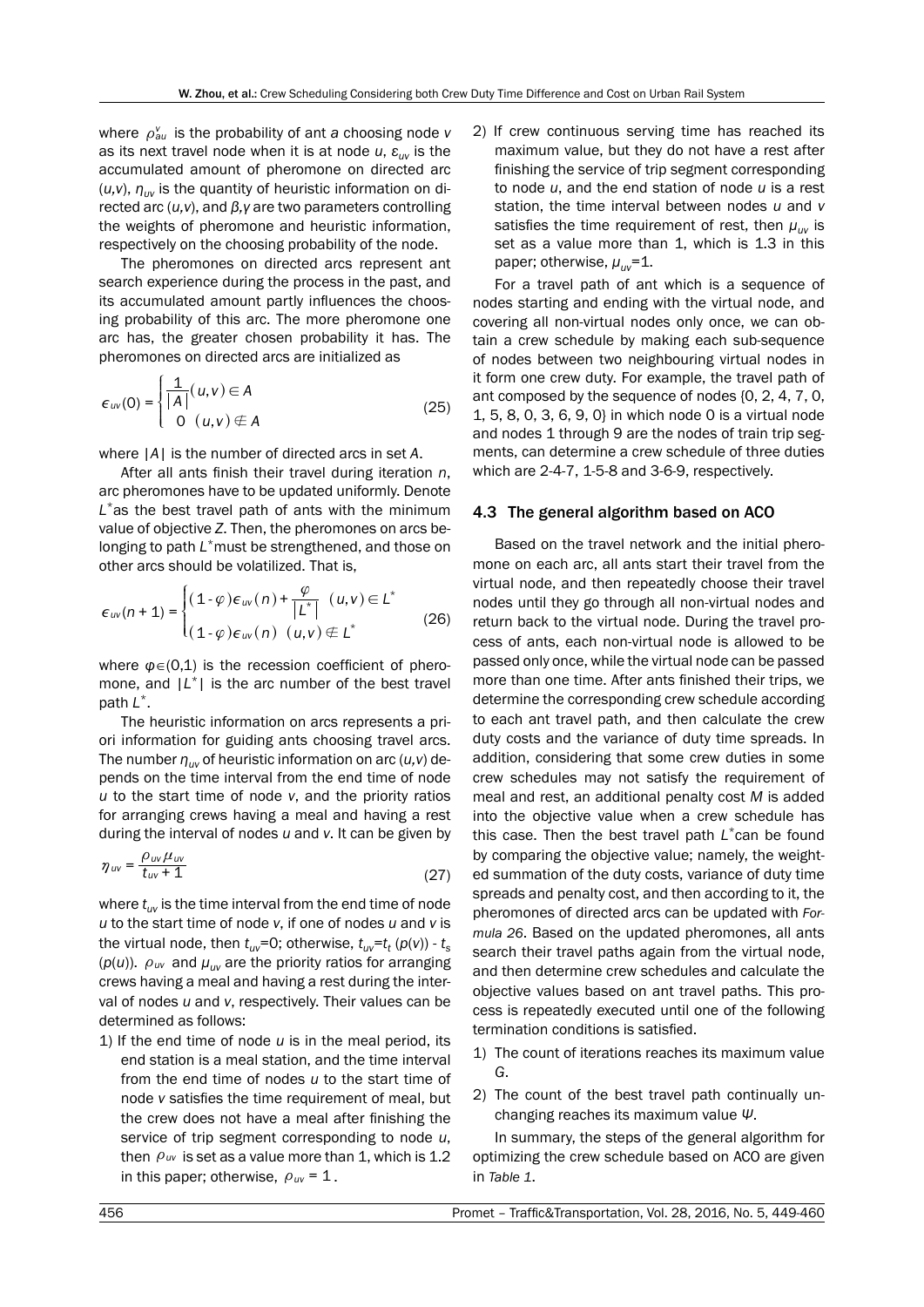*Table 1 – The general algorithm for optimizing the crew schedule based on ACO*

| Input an urban rail network, its train schedule, and all parameter values.<br>Construct ant travel network N=(U,A), initialize the pheromone $\epsilon_{uv}$ (0) of all directed arcs, and set ant number as S. |
|-----------------------------------------------------------------------------------------------------------------------------------------------------------------------------------------------------------------|
| Set G as the maximum iteration count, $g=0$ as the current iteration count, $\Psi$ as the maximum count of the best travel                                                                                      |
| path continually unchanging, and $\varphi = 0$ as the current unchanged count of the best path.                                                                                                                 |
| While $g \leq G$ and $\varphi \leq \psi$                                                                                                                                                                        |
| For each ant $a=1,2,$ , S                                                                                                                                                                                       |
| Set $L(a) = \emptyset$ , its initial node $u = u_0$ .                                                                                                                                                           |
| While true                                                                                                                                                                                                      |
| Move to node $v(v \notin L_a$ and $v \in U_u$ ) with probability of $\rho_{au}^v$ , and set $L(a)=L(a) \cup \{v\}$ , $u=v$ .                                                                                    |
| If $V\subseteq L(a)$ and $u=u_0$ , then, break.                                                                                                                                                                 |
| Endwhile                                                                                                                                                                                                        |
| Determine the crew schedule by path $L(a)$ , and calculate its objective value $Z(L(a))$ .                                                                                                                      |
| Endfor                                                                                                                                                                                                          |
| Compare $Z(L(a))$ among all ant travel paths, and find ant $a^*$ with the minimum of objective value.                                                                                                           |
| If $Z(L(a^*))\leq Z(L^*)$ , Set $L^*=L(a^*)$ and $\varphi=1$ ; else set $\varphi=\varphi+1$ .                                                                                                                   |
| Update the pheromone $\epsilon_{uv}(n)$ of each arc in set A by formula 26, and set $g=q+1$ .                                                                                                                   |
| Endwhile                                                                                                                                                                                                        |
| Determine crew schedule $\Omega^*$ according to the best path $L^*$ , and calculate its objective function $Z(L^*)$ .                                                                                           |
| Output the optimized crew schedule $\Omega^*$ , and its duty costs and variance of duty time spreads.                                                                                                           |

# 5. EXAMPLE ANALYSIS

This section applies Changsha urban railway as an example to analyze the convergence and effectiveness of our proposed optimization method of urban rail crew schedule. In terms of the plan of Changsha urban railway, it will consist of 6 backbone lines and 6 supplement lines in the future. However, only Line 2 with the total mileage of 22.2 km has been put into operation until today. It is made up of 19 stations including 2 home stations, 2 transition stations, 4 meal stations and 3 rest stations which are shown in *Table 2*. For more information related to Line 2, please refer to http: //www.hncsmtr.com. In this example, we optimize the crew schedule of Line 2 with the proposed method and analyze its performance. As seen from *Table 2*, crews not only can have a meal and have a rest at Guangda station and Wangcheng station which are also the home stations of Line 2, but can also transit their service trains there.

The crew scheduling is to generate a crew schedule consisting of a set of crew duties to cover 156 train trips determined by the implemented train schedule. All train trips can be divided into 724 trip segments by the duty-division stations shown in *Table 2*. The numbers of trip segments in the morning shift, day shift and night shift are 174, 406 and 273, respectively. Obviously, their summation is more than the total number of trip segments because the time periods of three

shifts shown in *Table 3* partially overlap. For example, the time period from 9:30 AM to 10:00 AM is the overlap between the morning shift and the day shift. Thus, some trip segments belong to two shifts at the same time.

*Table 3 – The service time periods and meal time periods of shifts*

| Shift         | Service time range | Meal time range |
|---------------|--------------------|-----------------|
| Morning shift | 6:30-10:00         | 7:30-8:30       |
| Day shift     | 9:30-17:30         | 11:30-13:00     |
| Night shift   | 17:00-23:00        | 18:30-19:30     |

The meal time periods in the morning shift, day shift and night shift are 7:30-8:30, 11:30-13:00 and 18:30-19:30, respectively. Crews have to be arranged to have a meal when they have to continue their duty after the meal time period. Meanwhile, crews have to have a rest when their continuous service time is between 4 and 5 hours. Other parameter values in our proposed model and algorithm are given in *Table 4*.

The proposed algorithm shown in *Table 1* is developed with computer language C# on the platform of Microsoft Visual Studio.net, and runs on the computer with the system of Microsoft Windows XP(Home Edition) operating system, Pentium(R) Dual-Core CPU E5800, 3.19GHz, Processor with 2.96GB of RAM.

First, some observations on the convergence process of the algorithm are made based on the change

| Table 2 - All types of stations on Line 2 |  |
|-------------------------------------------|--|
|-------------------------------------------|--|

| Type               | <b>Stations</b>                                                                 |
|--------------------|---------------------------------------------------------------------------------|
| ll Home station    | Guangda station, Wangcheng station                                              |
| Transition station | Guangda station, Wangcheng station                                              |
| Meal station       | Guangda station, Wuyi square station, Jingtai square station, Wangcheng station |
| Rest station       | Guangda station, Changsha rail station, Wangcheng station                       |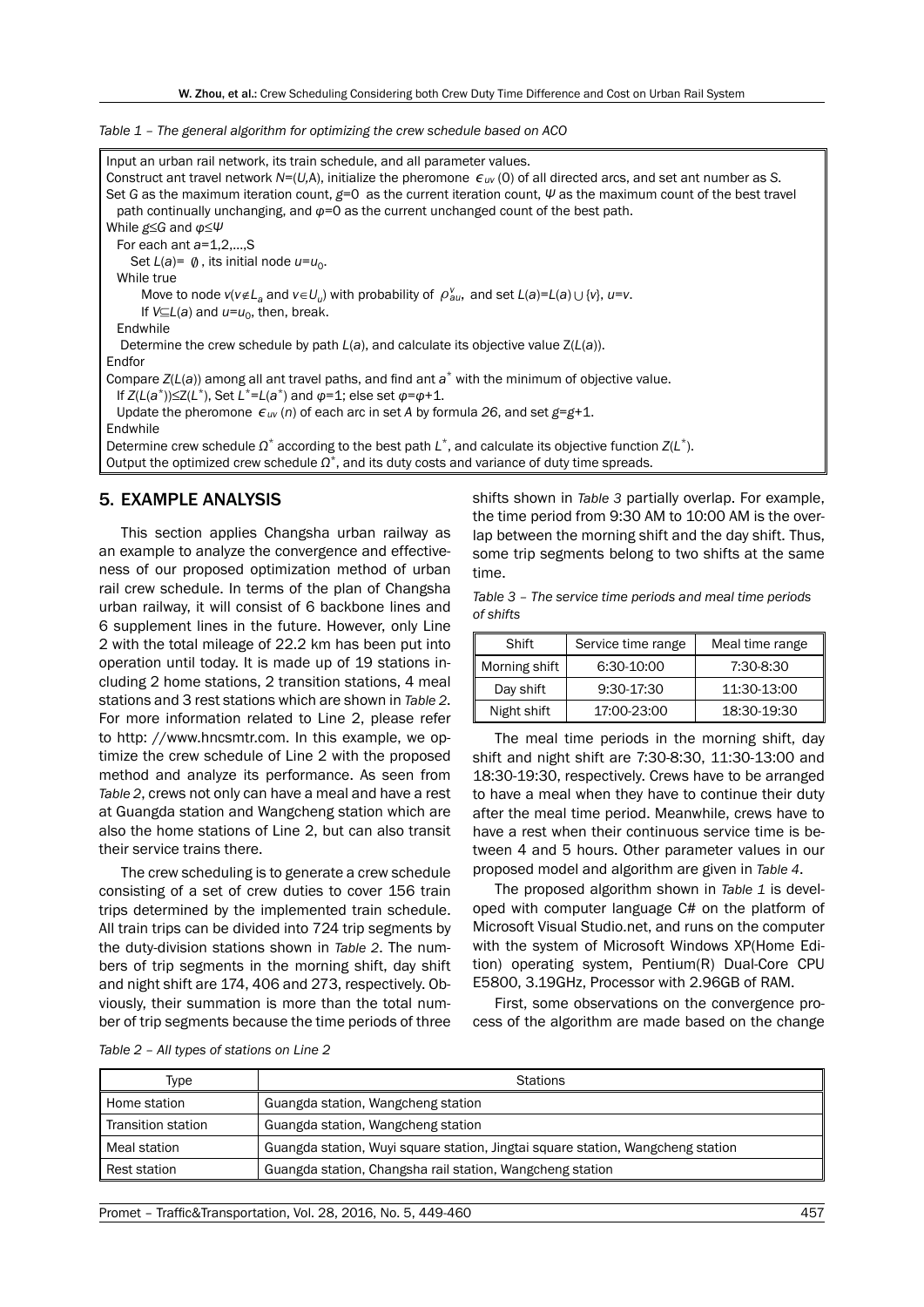relations between the objective values and the total computing times of algorithm shown in *Figure 5*. The black and red tracks respectively express the change relations of the maximum and minimum of objective value among all ant travel paths with the total computing time, while the blue track shows the relationship between their average and the total computing time. As seen from it, the objective values decline sharply with the computing time in the first four minutes or so, and then drop slowly until about eight minutes. Moreover, the gap between the minimum and maximum of the objective value becomes smaller with the increase of iteration. And after 6 minutes, the minimum value nearly does not change, although the maximum and average values have little fluctuations.

| Symbol                      | Value          | Unit           |
|-----------------------------|----------------|----------------|
| $\tau_\text{min}^m$         | 20             | min            |
| $\tau_\text{max}^m$         | 30             | min            |
| $\tau_{\min}^r$             | 40             | min            |
| $\tau_{\rm max}^{\prime}$   | 60             | min            |
| $\tau_{\rm min}^{\rm s}$    | $\overline{4}$ | hour           |
| $\tau_\text{max}^\text{s}$  | 5              | hour           |
| $\omega$                    | 8              | min/transition |
| $c_{0}$                     | 2,200          | ¥/duty         |
| $c_a$                       | 200            | ¥/transition   |
| ρ                           | 100            | ¥              |
| $\alpha$                    | 750            |                |
| β                           | 2.0            |                |
| γ                           | 1.5            |                |
| φ                           | 0.3            |                |
| $\rho_{\textit{\text{uv}}}$ | 1.2            |                |
| $\mu_{uv}$                  | 1.3            |                |
| М                           | 10,000         | ¥              |
| G                           | 100            |                |
| Ψ                           | 20             |                |
| S                           | 1,000          |                |

*Table 4 – Parameter values of model and algorithm*

In order to analyze the optimization quality and efficiency of the ACO-based algorithm proposed in this

*Table 5 – Computational results of HCSA and ACO-based algorithms*

Algorithm **HCSA** ACO-based Duty number Morning shift  $\vert$  26  $\vert$  25 Day shift 1 26 26 Night shift 24 24 Objective value  $(·10<sup>3</sup> )$   $|$  716.8  $|$  715.5 Computing time (min) and the set of the set of the set of the set of the set of the set of the set of the set of the set of the set of the set of the set of the set of the set of the set of the set of the set of the set of Improvement of objective value (%) and the set of the set of the set of the set of the set of the set of the set of the set of the set of the set of the set of the set of the set of the set of the set of the set of the set Improvement of computing time (%) and the computing time (%) on the computing time (%) on the computing time (

paper, we optimize the crew schedule with the ACObased algorithm and the hybrid constructive simulated annealing (HCSA) algorithm proposed by Hanafi and Kozan [14], respectively. *Table 5* gives the numbers of duties in each shift, objective values and computing times obtained by the HCSA algorithm and the ACObased algorithm.



*Figure 5 – The convergence process of the algorithm*

As seen from *Table 5*, the duty numbers of morning shift, day shift and night shift obtained by ACO-based algorithm are 25, 26 and 24, respectively, which are almost the same with these obtained by HCSA algorithm except the one of morning shift which has a little decrement. The objective value ( $715.5 \times 10^{3}$ ) of ACObased algorithm is also very close to that  $(716.8\times10^{34})$ of HCSA algorithm. However, the computing time of ACO-based algorithm is decreased by 12.9% from 9.3 min to 8.1 min comparing to HCSA algorithm. Therefore, the ACO-based algorithm has a relatively higher solving efficiency comparing with the HCSA algorithm regarding the computing time.

*Table 6* and *Table 7* give the optimization results about crew duty costs and the variance of duty time spreads respectively obtained by both the HCSA algorithm and the ACO-based algorithm. The service time rate in *Table 6* is used to measure crew productivity rate whose value is the ratio between the total service time and the total time spread of duties.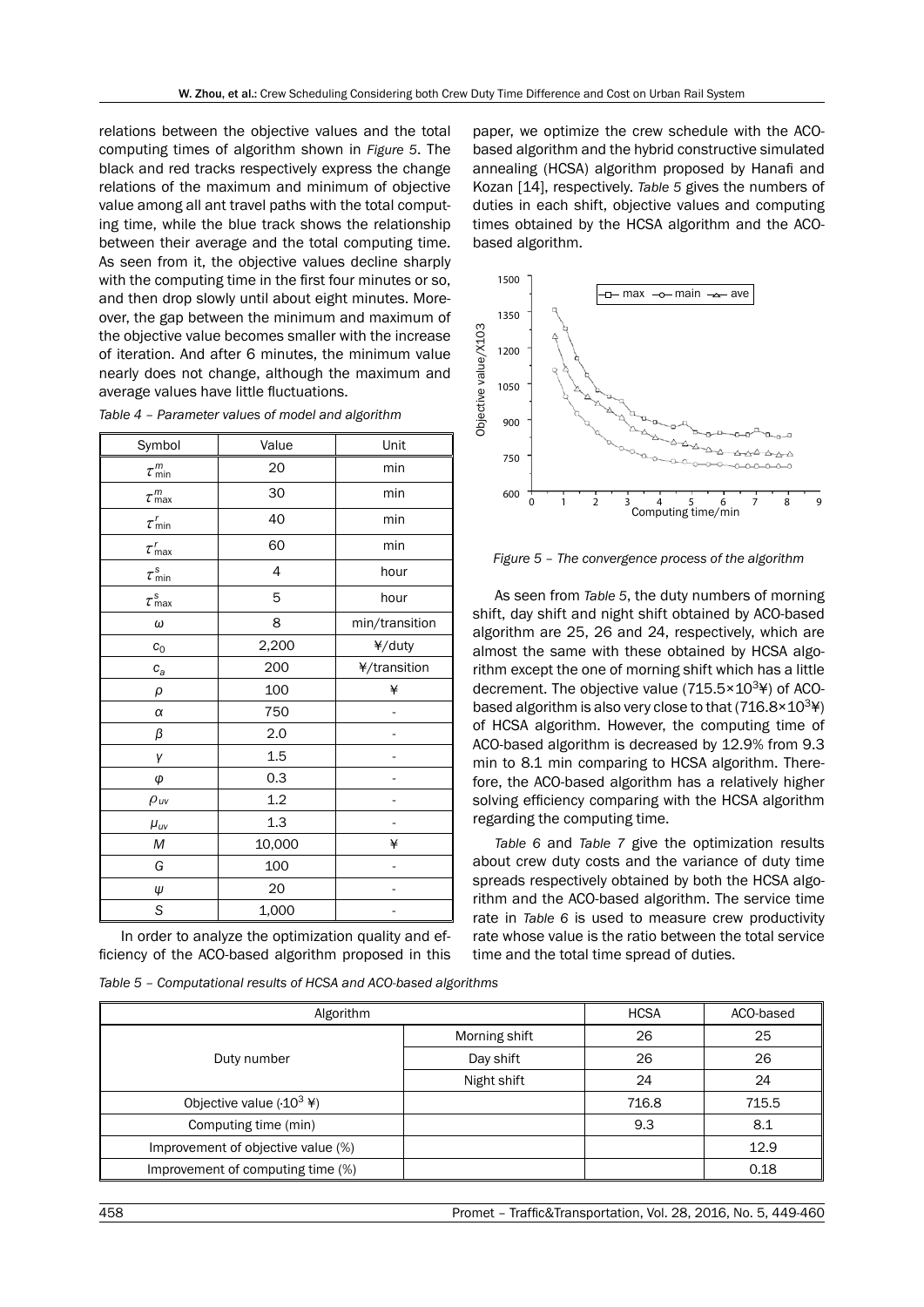| Items                             | <b>HCSA</b>   |           | ACO-based   |               |           |             |
|-----------------------------------|---------------|-----------|-------------|---------------|-----------|-------------|
|                                   | Morning shift | Day shift | Night shift | Morning shift | Day shift | Night shift |
| Average crew cost $(\frac{4}{3})$ | 3.751         | 5.862     | 4.768       | 3.743         | 5.868     | 4,762       |
| Average transition count          | 5.9           | 14.2      | 11.2        | 6.2           | 14.8      | 10.3        |
| Average time spread (min)         | 173           | 420       | 301         | 178           | 416       | 305         |
| Service time rate (%)             | 90.3          | 90.2      | 89.4        | 91.1          | 89.3      | 90.6        |

*Table 6 – Computation results about crew duty costs*

*Table 7 – Computation results related to the variance of duty time spreads*

| <b>Items</b>              | <b>HCSA</b>   |           | ACO-based   |               |           |             |
|---------------------------|---------------|-----------|-------------|---------------|-----------|-------------|
|                           | Morning shift | Day shift | Night shift | Morning shift | Day shift | Night shift |
| Maximum time spread (min) | 194           | 447       | 319         | 193           | 434       | 325         |
| Minimum time spread (min) | 135           | 378       | 264         | 158           | 398       | 296         |
| Average time spread (min) | 173           | 420       | 301         | 178           | 416       | 305         |
| Variance of spread time   | 198           | 165       | 175         | 168           | 146       | 153         |

As seen from *Table 6*, the averages of crew cost, transition count, time spread and service time rate of ACO-based algorithm are all very close to these of HCSA algorithm. Hence, it is hard to say that the ACO-based algorithm has improvements regarding the crew's duty costs comparing with the HCSA algorithm. However, the variances of duty time spreads of the former are observably smaller than these of the latter as seen from *Table 7*. Obviously, the minimum duty time spreads of three shifts obtained by HCSA algorithm are all under these obtained by ACO-based algorithm, which means that the former has larger difference than the latter one.

# 6. CONCLUSIONS

In this paper, we proposed an urban rail crew schedule optimization model after analyzing its optimization objectives and all types of constraints. It has the following improvements based on the existing literature.

- 1) It aimed to reduce the variance of duty time spreads for ensuring the equity among crew services in addition to minimizing the total crew cost which was widely used in the existing studies.
- 2) It accommandated crews to have a meal in some specified meal periods of one day in accordance with their healthy eating habits.

This model was solved using an ACO-based algorithm whose design had to deal with the construction of ant travel network and choosing strategy of ant paths. The numerical results on Changsha urban rail indicated this ACO-based algorithm had better convergence, and took only seven minutes around to find a satisfactory crew schedule for a problem with about 724 train trip segments. Moreover, it took less computing time comparing with the HCSA algorithm proposed by Hanafi and Kozan [14].

Our proposed model and algorithm are mainly for solving the crew scheduling problem in urban rail system. However, we still have to adjust their parameter values in order to better fit specific practical circumstances before applying them to solve the real cases. In addition, the proposed model and solving algorithm can also be applied in the intercity and high-speed rail systems which have great similarities with urban rail system by making some minor adjustments.

- 1) The crew's start and end stations of their service duty should be the same or in the same city which contributes to making crews return back to their resident city after finishing their service work.
- 2) The formulation of crew schedule must be based on the whole intercity or high-speed rail network rather than a rail line every time, because crews can service trains of any rail line in intercity and high-speed rail systems.

Therefore, adding these above requirements and proposing the detailed scheduling methods of crews for intercity and high-speed rail systems are going to be done in the near future. In addition, the capacity restriction of meal and rest stations and other special requirements to crew schedule in urban rail system should further be considered in further research.

## ACKNOWLEDGMENTS

This research has been supported by the Natural Science Foundation of China (Grant No. 71401182, U1334207, 71471179), Doctoral Scientific Foundation of the Ministry of Education of China (Grant No. 20120162120042) and Research Fund for Fok Ying Tong Education Foundation of Hong Kong, China (Grant No. 132017).